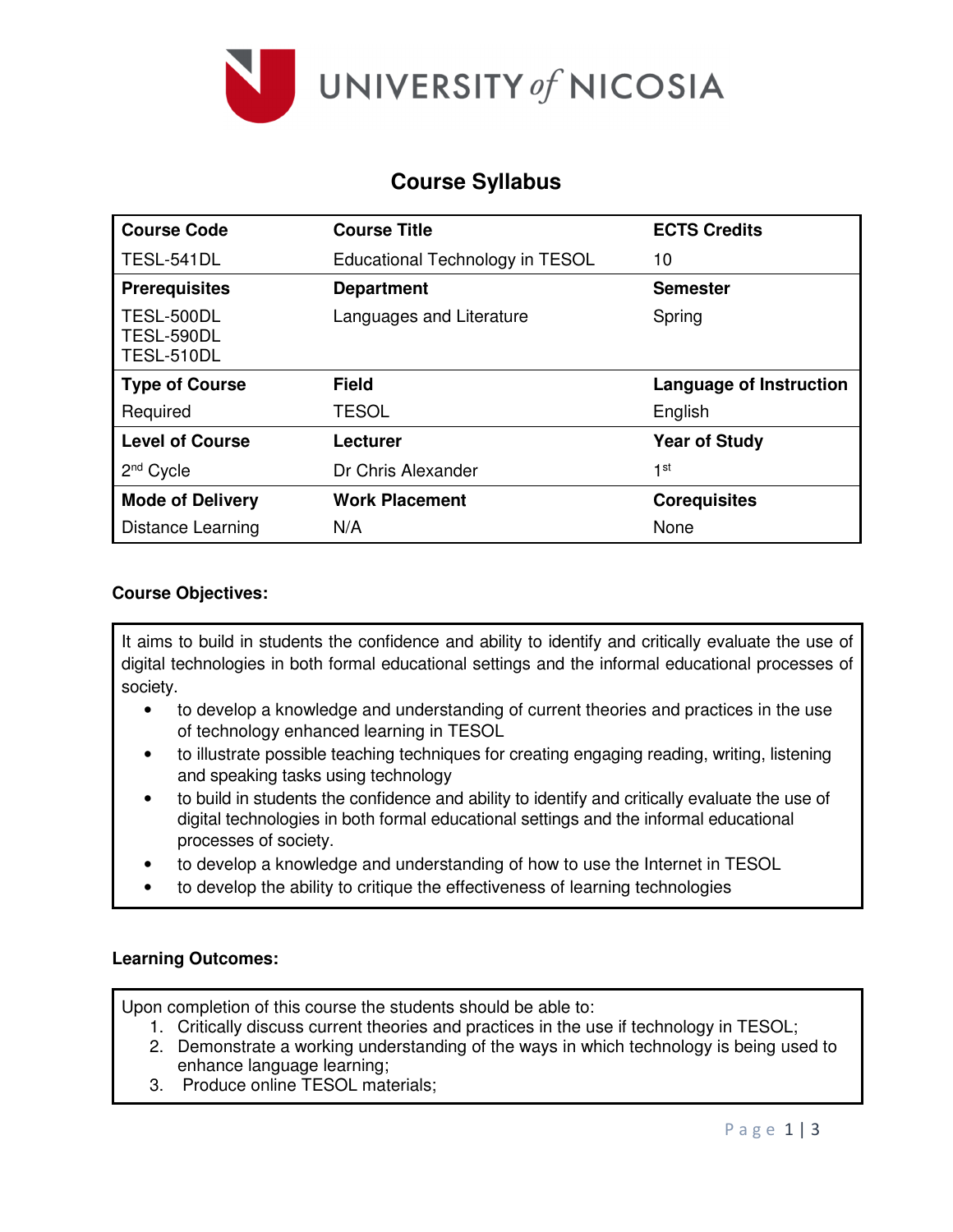

- 4. Describe the different phases of the development of educational technology in the field of language teaching and learning;
- 5. Identify ways of using resources such as video, the internet and electronic networking tools at school or in self-access;
- 6. Evaluate software and learning activities carried out with the help of technologies that promote language learning, lifelong learning, critical thinking, learning strategies, and multiliteracies;
- 7. Demonstrate a working understanding of the ways in which computers are used in the foreign language classroom and become aware of how different types of available software might contribute to the language syllabus;
- 8. Demonstrate a working understanding of the ways in which the Internet can be used as a tool in the language classroom.
- 9. Be able to create an active learning instructional design lesson [optional if time]
- 10. Be knowledgeable of new technologies in technology enhanced learning

#### **Course Content:**

Areas covered in the course include the following:

- Using the Internet in English Language Teaching,
- Using WEB 2.0 technologies in TESOL
- CALL: its place in Language Teaching and Learning,
- Teaching CALL basic terminology,
- Learning Design and LMSs
- Other technologies (e.g. e-portfolio, Office Mix, Office 365, AIs) (additional optional if time)
- Looking TESOL from a learning design point of view,
- Language labs,
- Internet pedagogy,
- Using technology to teach oral communication Skills (speaking, listening, pronunciation), reading and writing, vocabulary, grammar and culture,
- Other 21<sup>st</sup> Century technologies

#### **Learning Activities and Teaching Methods:**

Recorded lectures, forum discussions, practical activities, forum participation, Video conferencing

#### **Assessment Methods:**

Assignment, Forum Participation, Final exam